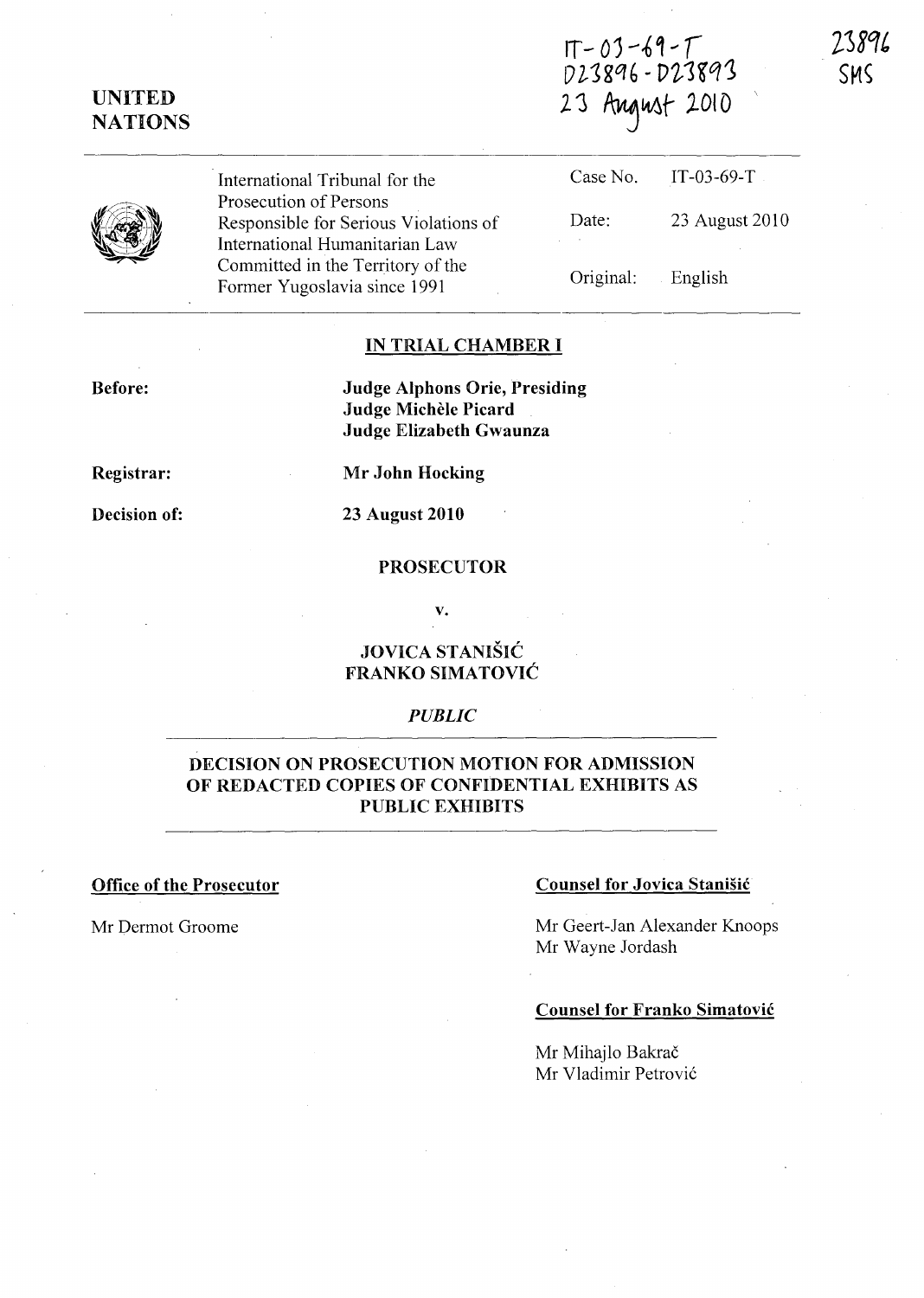1. On 25 January 2010, the Prosecution filed the "Prosecution Motion for Admission of Redacted Copies of Confidential Exhibits as Public Exhibits" ("Motion"). In the Motion, the Prosecution requests the Chamber to admit into evidence as public exhibits, redacted versions of all under seal exhibits, where possible, in light of the public's interest in knowing the content of the evidence in this case.<sup>1</sup> Neither the Stanišić Defence nor the Simatović Defence responded to the Motion. On 25 May 2010, the Chamber stated that it would consider for admission into evidence only the unredacted originals, but at the same time instructed the parties to prepare public redacted versions and provide them to the other parties for use in court during the trial? The Chamber further instructed the parties to submit public redacted versions of the documents admitted under seal in a public filing at the end of the case.<sup>3</sup>

2. Having reviewed the technical options available and following an informal consultation with the Registry, the Chamber considered that the above approach strikes a fair balance between the right to a public trial on the one hand and the interest in an orderly evidentiary record on the other. In the Motion, the Prosecution submits that it has received complaints from the press concerning the lack of public redacted versions of documents admitted under seal.<sup>4</sup> The Chamber notes firstly that exhibits with a public status are used in Court in open session, for instance by reading out portions of the exhibit, broadcasting it onthe public channel, or putting related questions to a witness. Such exhibits in this case will further be made available to the public in two stages. Firstly, during trial, exhibits with a public status are not immediately accessible to the public, but can be provided to a member of the public upon a request to the Registrar and with the approval of the Chamber. The Chamber will continue to consider such requests on an *ad hoc* basis. Secondly, following the end of the presentation of evidence in the case, the Registrar will make the exhibits with a public status available to the public.

3. With regard to under seal exhibits, the Chamber notes that public redacted versions, where possible, can be used in Court in open session. Under seal exhibits will further be made available to the public in two stages. Firstly, during trial, public redacted versions of under seal exhibits can be provided to a member of the public upon a request to the Registrar and with the approval of the Chamber. The Chamber will consider such requests on an *ad hoc* basis and may instruct the tendering party to submit, where possible, a public redacted version in a public filing, thus making it available to the public. Secondly, following the end of the presentation of evidence in the case

Motion, paras 1-6, 10.

 $\overline{2}$ T. 5305-5306.

<sup>3</sup> Ibid.

<sup>4</sup>  Motion, para. 3.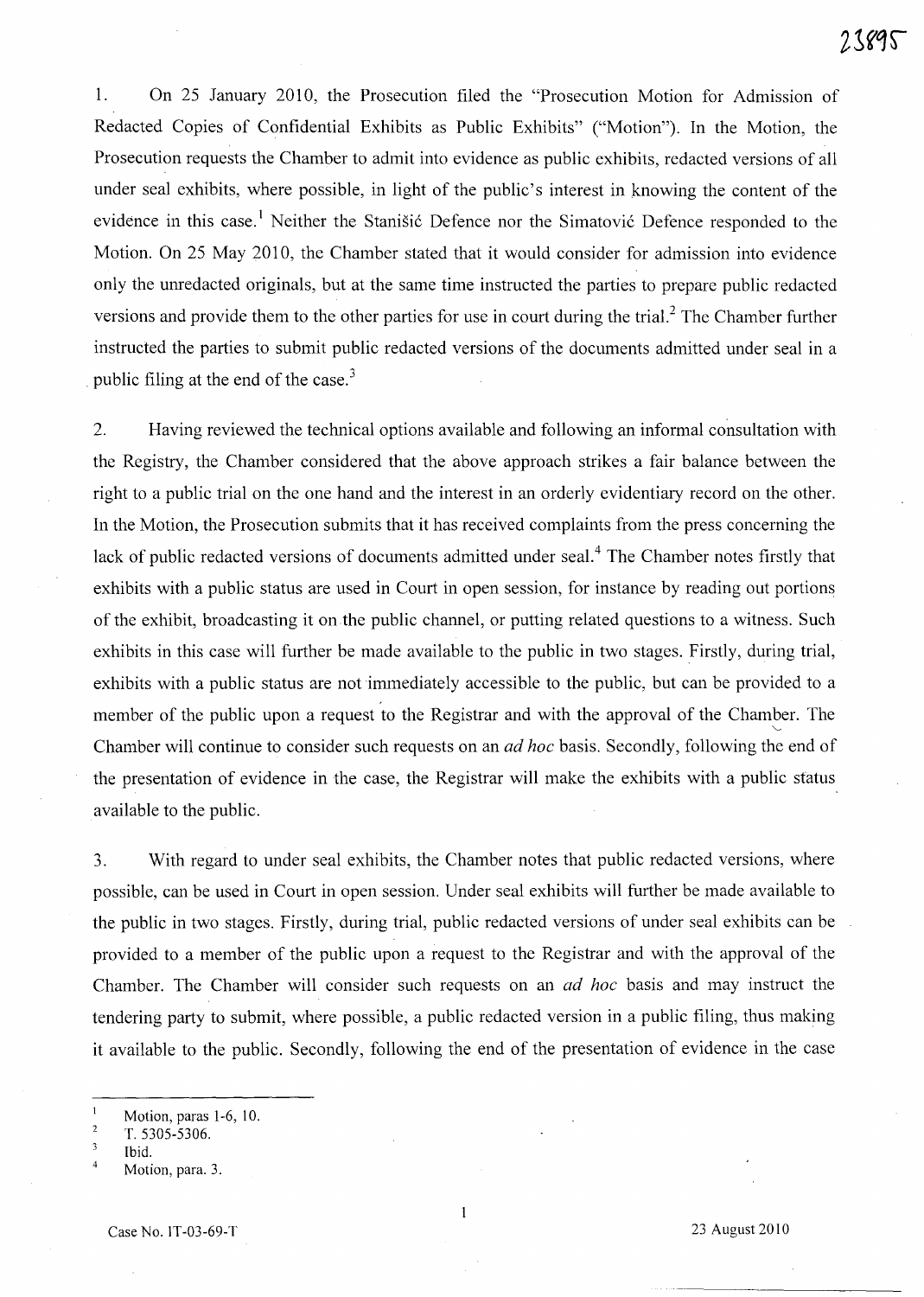and prior to the filing of final briefs, if any, the parties will submit in a public filing the public redacted versions, where possible, of under seal exhibits which were not previously filed during trial, upon a request to the Registrar. In this manner, public redacted versions of under seal exhibits will be made available to the public under similar conditions and at a similar time as exhibits with a public status.

4. The Prosecution further submits that if a significant amount of evidence remains under seal, substantial parts of the final briefs will have to be filed confidentially.<sup>5</sup> The Chamber considers that those parts of final briefs, if any, which contain confidential information from under seal exhibits should be filed confidentially. The parties can identify which parts of final briefs should be public and which parts should be confidential on the basis of the reasons for admitting a document under seal. The parties may also consult the public redacted versions of under seal exhibits which will be filed following the end of the presentation of evidence and prior to the final briefs, if any, in this case. The Chamber notes that the approach set out above replaces any previous decisions or guidance on this matter,<sup>6</sup> and consequently the Chamber vacates exhibit numbers previously assigned to public redacted versions.

5. For the foregoing reasons, pursuant to Rule 54 of the Tribunal's Rules of Procedure and Evidence, the Chamber

DENIES the Motion;

INSTRUCTS the parties to prepare, where possible, public redacted versions of documents they seek to tender under seal and provide them in a timely fashion to the other parties for use during trial, e.g. for showing a document to a witness in public session;

INVITES the parties to use the redacted versions during trial, where possible, so as to enable the public to follow the proceedings;

INSTRUCTS the parties to submit, where possible, public redacted versions for the under seal exhibits they tendered, in a public filing containing references to the exhibit numbers after the end of the presentation of evidence in the case and at least two weeks before the deadline for filing final briefs, if any, with the exception of those under seal exhibits for which a public redacted version was already filed during the trial;

Motion, para. 4.

Including the instruction to the Prosecution from the "Second Decision on the Republic of Serbia's Motion for Protective Measures" of 3 November 2009 to "offer, if applicable, a public redacted version as well as a confidential unredacted version of the document" when tendering the documents related to that Decision.